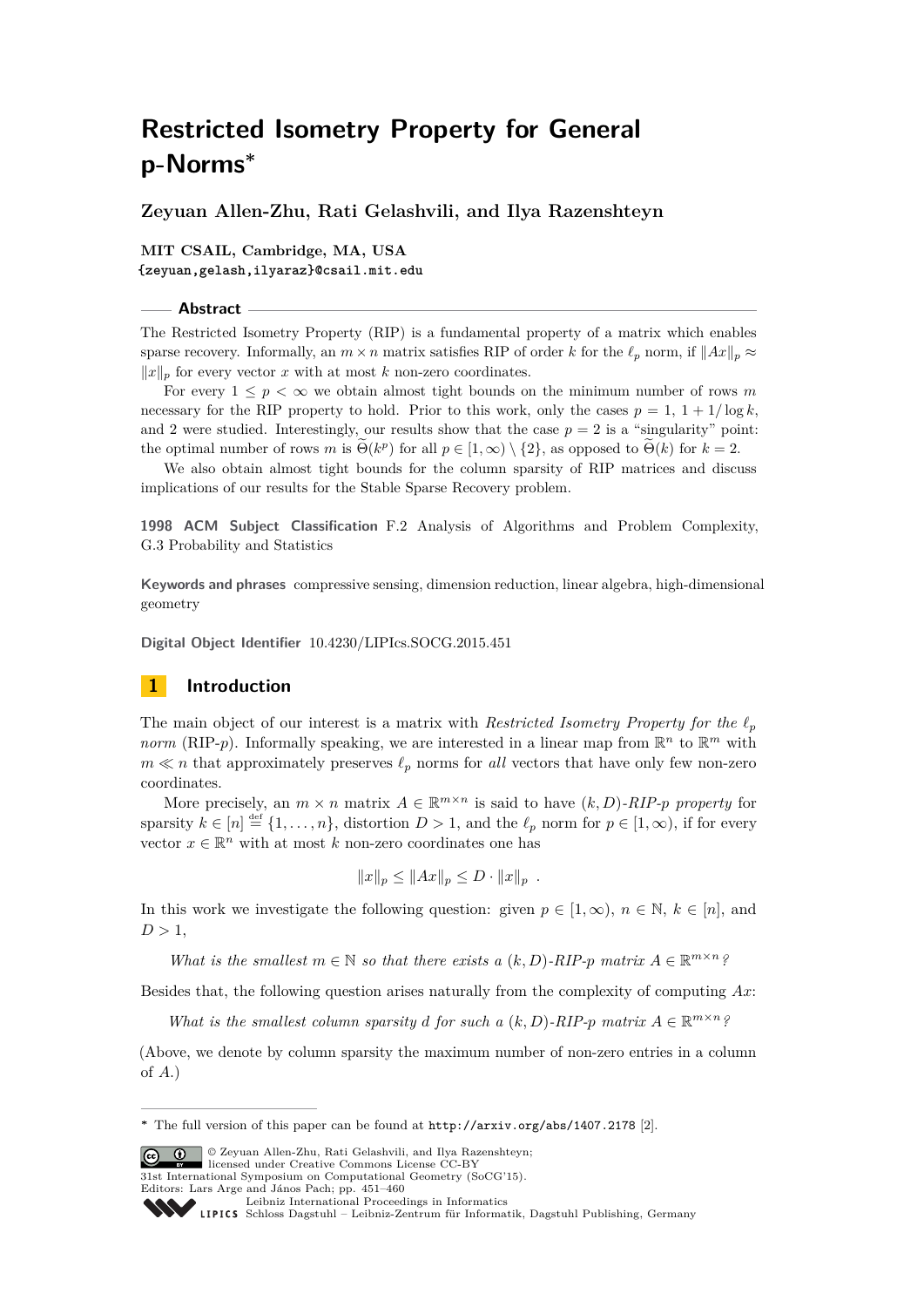## **1.1 Motivation**

**Why are RIP matrices important?** RIP-2 matrices were introduced by Candès and Tao [\[7\]](#page-9-1) for decoding a vector  $f$  from corrupted linear measurements  $Bf + e$  under the assumption that the vector of errors *e* is sufficiently sparse (has only few non-zero entries). Later Candès, Romberg and Tao [\[6\]](#page-9-2) used RIP-2 matrices to solve *the (Noisy) Stable Sparse Recovery* problem, which has since found numerous applications in areas such as compressive sensing of signals [\[6,](#page-9-2) [11\]](#page-9-3), genetic data analysis [\[16\]](#page-9-4), and data stream algorithms [\[19,](#page-9-5) [12\]](#page-9-6).

The (noisy) stable sparse recovery problem is defined as follows. The input signal  $x \in \mathbb{R}^n$ is assumed to be close to *k*-sparse, that is, to have most of the "mass" concentrated on *k* coordinates. The goal is to design a set of *m* linear measurements that can be represented as a single  $m \times n$  matrix *A* such that, given a *noisy sketch*  $y = Ax + e \in \mathbb{R}^m$ , where  $e \in \mathbb{R}^n$  is a noise vector, one can "approximately" recover *x*. Formally, the recovered vector  $\hat{x} \in \mathbb{R}^n$  is negatively to exist, required to satisfy

<span id="page-1-0"></span>
$$
||x - \hat{x}||_p \le C_1 \min_{k \text{-sparse } x^*} ||x - x^*||_1 + C_2 \cdot ||e||_p \tag{1.1}
$$

for some  $C_1, C_2 > 0, p \in [1, \infty)$ , and  $k \in [n]$ .

(In order for [\(1.1\)](#page-1-0) to be meaningful, we also require  $||A||_p \leq 1$  – or equivalently,  $||Ax||_p \leq$  $||x||_p$  for all  $x$  – since otherwise, by scaling *A* up, the noise vector *e* will become negligible.)

We refer to [\(1.1\)](#page-1-0) as the  $\ell_p/\ell_1$  *guarantee*. The parameters of interest include: the number of measurements *m*, the column sparsity of the measurement matrix *A*, the approximation factors  $C_1$ ,  $C_2$  and the complexity of the recovery procedure.

Candès, Romberg and Tao [\[6\]](#page-9-2) proved that if *A* is  $(O(k), 1 + \varepsilon)$ -RIP-2 for a sufficiently small  $\varepsilon > 0$ , then one can achieve the  $\ell_2/\ell_1$  guarantee with  $C_1 = O(k^{-1/2})$  and  $C_2 = O(1)$ in polynomial time.

The  $p = 1$  case was first studied by Berinde *et al.* [\[4\]](#page-8-1). They prove that if *A* is  $(O(k), 1+\varepsilon)$ -RIP-1 for a sufficiently small  $\varepsilon > 0$  and has a certain additional property, then one can achieve the  $\ell_1/\ell_1$  guarantee with  $C_1 = O(1), C_2 = O(1)$ .

We note that *any* matrix A that allows the (noisy) stable sparse recovery with the  $\ell_p/\ell_1$ guarantee *must have the*  $(k, C_2)$ *-RIP-p property*. For the proof see the full version.

**Known constructions and limitations.** Candès and Tao [\[7\]](#page-9-1) proved that for every  $\varepsilon > 0$ , a matrix with  $m = O(k \log(n/k)/\varepsilon^2)$  rows and *n* columns whose entries are sampled from i.i.d. Gaussians is  $(k, 1 + \varepsilon)$ -RIP-2 with high probability. Later, a simpler proof of the same result was discovered by Baraniuk *et al.* [\[3\]](#page-8-2) [1](#page-1-1) . Berinde *et al.* [\[4\]](#page-8-1) showed that a (scaled) *random sparse binary matrix* with  $m = O(k \log(n/k)/\epsilon^2)$  $m = O(k \log(n/k)/\epsilon^2)$  $m = O(k \log(n/k)/\epsilon^2)$  rows is  $(k, 1 + \epsilon)$ -RIP-1 with high probability<sup>2</sup>.

Since the number of measurements is very important in practice, it is natural to ask, how optimal is the dimension bound  $m = O(k \log(n/k))$  that the above constructions achieve? The results of Do Ba *et al.* [\[10\]](#page-9-7) and Candés [\[8\]](#page-9-8) imply the lower bound  $m = \Omega(k \log(n/k))$  for  $(k, 1 + \varepsilon)$ -RIP-*p* matrices for  $p \in \{1, 2\}$ , provided that  $\varepsilon > 0$  is sufficiently small.

Another important parameter of a measurement matrix *A* is its *column sparsity*: the maximum number of non-zero entries in a single column of *A*. If *A* has column sparsity *d*, then we can perform multiplication  $x \mapsto Ax$  in time  $O(nd)$  as opposed to the naive  $O(nm)$ bound. Moreover, for sparse matrices A, one can maintain the sketch  $y = Ax$  very efficiently

<span id="page-1-1"></span><sup>&</sup>lt;sup>1</sup> This proof has an advantage that it works for any subgaussian random variables, such as random  $\pm 1$ 's.

<span id="page-1-2"></span><sup>&</sup>lt;sup>2</sup> In the same paper [\[4\]](#page-8-1) it is observed that the same construction works for  $p = 1 + 1/\log k$ .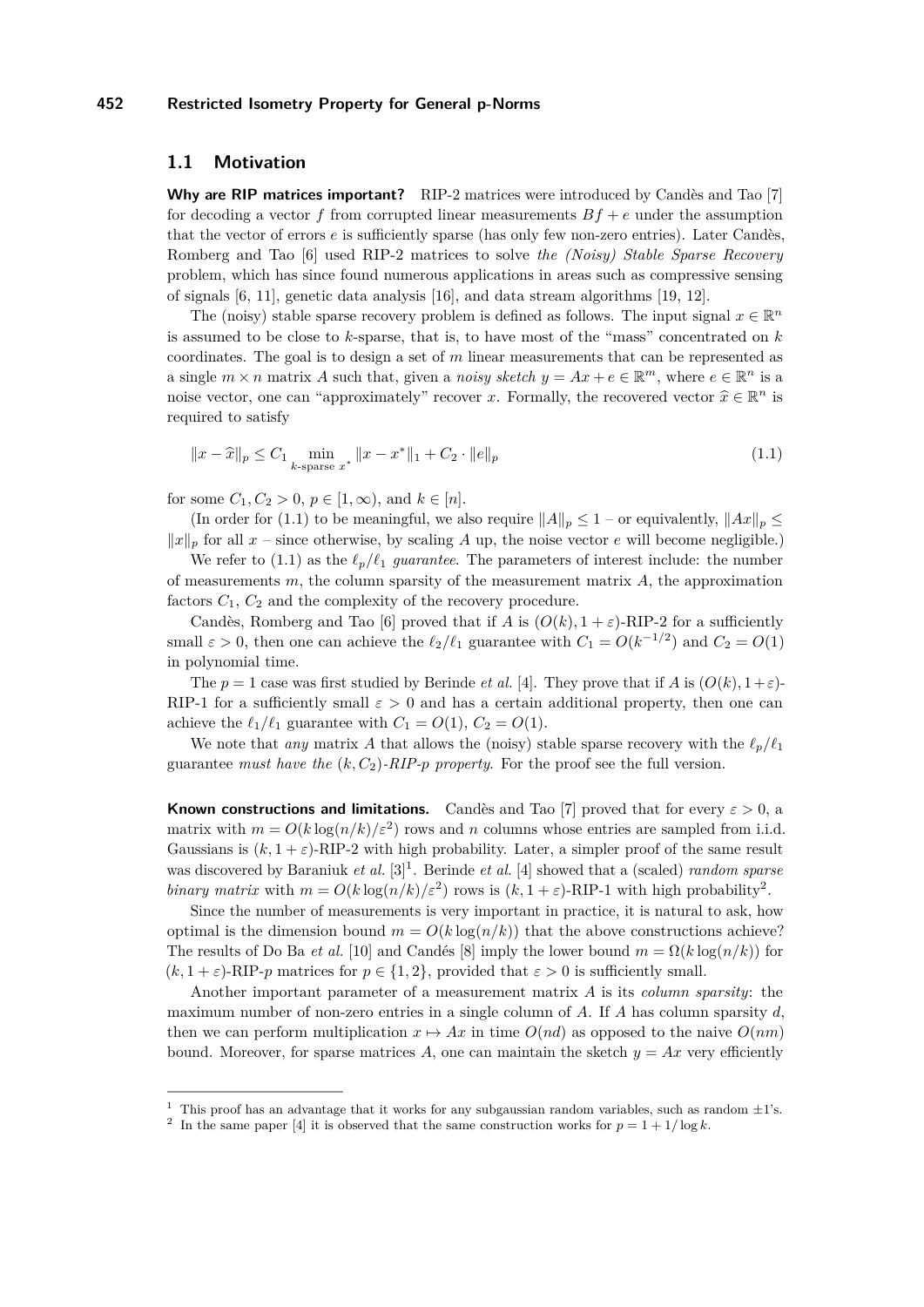| $\boldsymbol{p}$    | rows $m$                  | column sparsity $d$           | references              |
|---------------------|---------------------------|-------------------------------|-------------------------|
|                     | $\Theta(k \log(n/k))$     | $\Theta(\log(n/k))$           | [4, 10, 20, 14]         |
| $+\frac{1}{\log k}$ | $O(k \log(n/k))$          | $O(\log(n/k))$                | [4]                     |
| (1, 2)              | $\widetilde{\Theta}(k^p)$ | $\widetilde{\Theta}(k^{p-1})$ | this work               |
| $\overline{2}$      | $\Theta(k \log(n/k))$     | $\Theta(k \log(n/k))$         | [7, 6, 8, 3, 10, 9, 23] |
| $(2,\infty)$        | $\widetilde{\Theta}(k^p)$ | $\widetilde{\Theta}(k^{p-1})$ | this work               |

**Table 1** Prior and new bounds on RIP-*p* matrices.

if we update *x*. Namely, if we set  $x \leftarrow x + \alpha \cdot e_i$ , where  $\alpha \in \mathbb{R}$  and  $e_i \in \mathbb{R}^n$  is a basis vector, then we can update *y* in time  $O(d)$  instead of the naive bound  $O(m)$ .

The aforementioned constructions of RIP matrices exhibit very different behavior with respect to column sparsity. RIP-2 matrices obtained from random Gaussian matrices are obviously dense, whereas the construction of RIP-1 matrices of Berinde *et al.* [\[4\]](#page-8-1) gives very small column sparsity  $d = O(\log(n/k)/\varepsilon)$ . It is known that in both cases the bounds on column sparsity are essentially tight.

Indeed, Nelson and Nguyễn showed [\[23\]](#page-9-12) that any non-trivial column sparsity is impossible for RIP-2 matrices unless *m* is much larger than  $O(k \log(n/k))$ . Nachin showed [\[20\]](#page-9-9) that any RIP-1 matrix with  $O(k \log(n/k))$  rows must have column sparsity  $\Omega(\log(n/k))$ . Besides that, Indyk and Razenshteyn showed [\[14\]](#page-9-10) that every RIP-1 matrix 'must be sparse': any RIP-1 matrix with  $O(k \log(n/k))$  rows can be perturbed slightly and made  $O(\log(n/k))$ -sparse.

Another notable difference between RIP-1 and RIP-2 matrices is the following. The construction of Berinde *et al.* [\[4\]](#page-8-1) provides RIP-1 matrices with non-negative entries, whereas Chandar proved [\[9\]](#page-9-11) that any RIP-2 matrix with non-negative entries must have  $m = \Omega(k^2)$ (and this was later improved to  $m = \Omega(k^2 \log(n/k))$  [\[23,](#page-9-12) [1\]](#page-8-3)). In other words, negative signs are crucial in the construction of RIP-2 matrices but not for the RIP-1 case.

## **1.2 Our results**

Motivated by these discrepancies between the optimal constructions for RIP-*p* matrices with  $p \in \{1, 1 + \frac{1}{\log k}, 2\}$ , we initiate the study of RIP-*p* matrices for the general  $p \in [1, \infty)$ .

Having in mind that the upper bound  $m = O(k \log(n/k))$  holds for RIP-*p* matrices with  $p \in \left\{1, 1 + \frac{1}{\log k}, 2\right\}$ , it would be natural to conjecture that the same bound holds at least for every  $p \in (1, 2)$ . As we will see, surprisingly, this conjecture is very far from being true.

Also, knowing that the column sparsity  $d = O(k \log(n/k))$  can be obtained for  $p = 2$ while  $d = O(\log(n/k))$  can be obtained for  $p = 1$ , it is interesting to "interpolate" these two bounds.

Besides the mathematical interest, a more "applied" reason to study RIP-*p* matrices for the general  $p$  is to get new guarantees for the stable sparse recovery. Indeed, we obtain new results in this direction.

**Our upper bounds.** On the positive side, for all  $\varepsilon > 0$  and all  $p \in (1, \infty)$ , we construct  $(k, 1 + \varepsilon)$ -RIP-*p* matrices with  $m = \tilde{O}(k^p)$  rows. Here, we use the  $\tilde{O}(\cdot)$ -notation to hide factors that depend on  $\varepsilon$ ,  $p$ , and are polynomial in log  $n$ . More precisely, we show that a (scaled) *random sparse*  $0/1$  *matrix* with  $\tilde{O}(k^p)$  rows and column sparsity  $\tilde{O}(k^{p-1})$  has the desired RIP property with high probability.

This construction essentially matches that of Berinde *et al.* [\[4\]](#page-8-1) when *p* approaches 1. At the same time, when  $p = 2$ , our result matches known constructions of non-negative RIP-2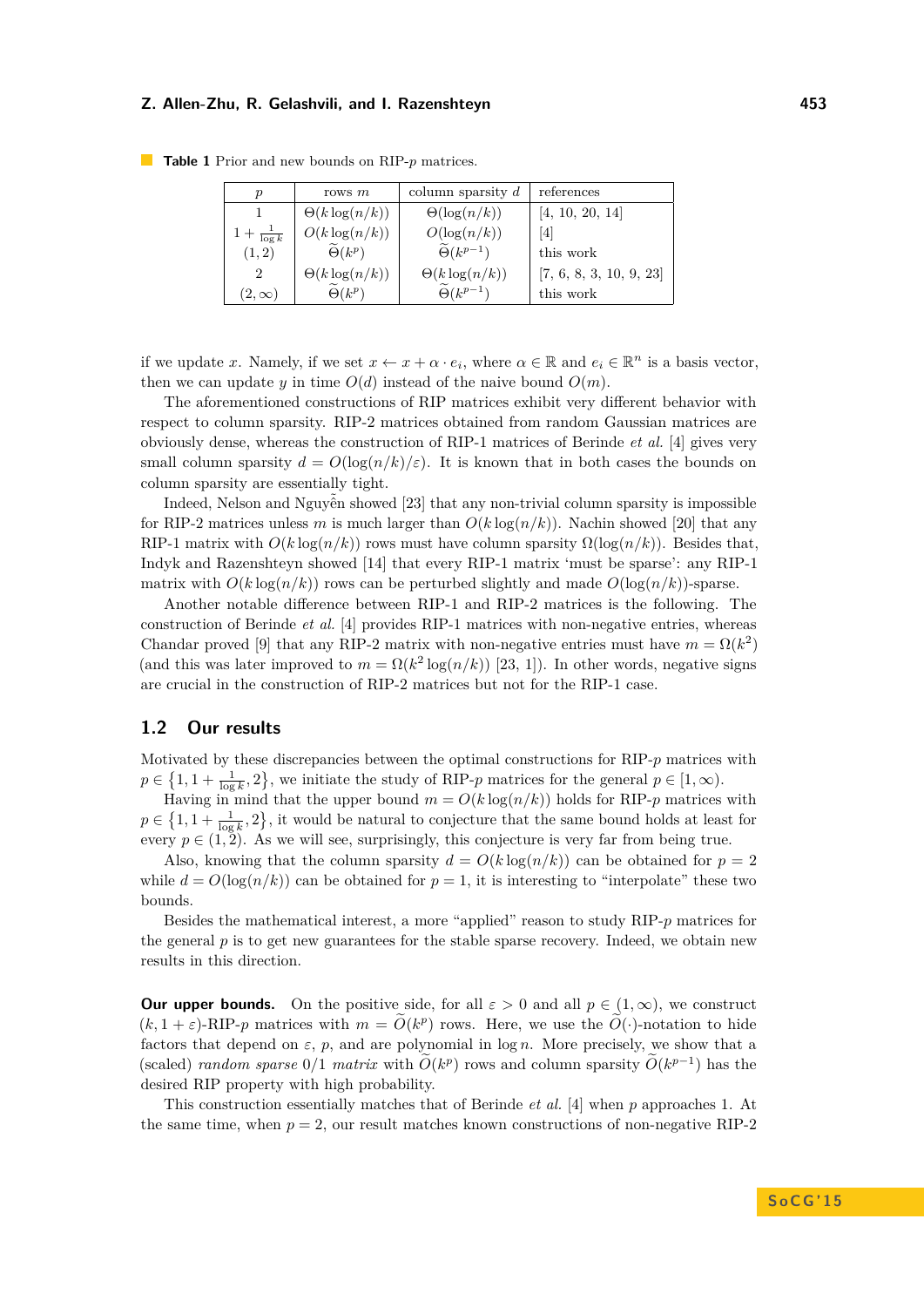matrices based on the incoherence argument.<sup>[3](#page-3-0)</sup>

**Our lower bounds.** Surprisingly, we show that, despite our upper bounds being suboptimal for  $p = 2$ , the are essentially tight for every constant  $p \in (1, \infty)$  except 2. Namely, they are optimal both in terms of the dimension *m* and the column sparsity *d*.

More formally, on the dimension side, for every  $p \in (1,\infty) \setminus \{2\}$ , distortion  $D > 1$ , and  $(k, D)$ -RIP-*p* matrix  $A \in \mathbb{R}^{m \times n}$ , we show that  $m = \Omega(k^p)$ , where  $\Omega(\cdot)$  hides factors that depend on  $p$  and  $D$ . Note that, it is not hard to extend an argument of Chandar  $[9]$  and obtain a lower bound  $m = \Omega(k^{p-1})$ .<sup>[4](#page-3-1)</sup> This additional factor *k* is exactly what makes our lower bound non-trivial and tight for  $p \in (1,\infty) \setminus \{2\}$ , and thus enables us to conclude that  $p = 2$  is a "singularity".<sup>[5](#page-3-2)</sup>

As for the column sparsity, we present a simple extension of the argument of Chandar [\[9\]](#page-9-11) and prove that for every  $p \in [1,\infty)$  any  $(k, D)$ -RIP- $p$  matrix must have column sparsity  $\Omega(k^{p-1}).$ 

**RIP matrices and sparse recovery.** We extend the result of Candès, Romberg and Tao [\[6\]](#page-9-2) to show that, for every  $p > 1$ , RIP-*p* matrices allow the stable sparse recovery with the  $\ell_p/\ell_1$ guarantee and approximation factors  $C_1 = O(k^{-1+1/p})$ ,  $C_2 = O(1)$  in polynomial time. This extension is quite straightforward and seems to be folklore, but, to the best of our knowledge, it is not recorded anywhere.

On the other hand, for every  $p \geq 1$ , it is almost immediate that *any* matrix A that allows the stable sparse recovery with the  $\ell_p/\ell_1$  guarantee – even if it works only for *k*-sparse signals – *must have the*  $(k, C_2)$ -*RIP-p property*. For the sake of completeness, we have included both the above proofs in the full version.

**Implications to sparse recovery.** Using the above equivalent relationship between the stable sparse recovery problem and the RIP- $p$  matrices, we conclude that the stable sparse recovery with the  $\ell_p/\ell_1$  guarantee requires  $m = \Theta(k^p)$  measurements for every  $p \in [1, \infty) \setminus \{2\},$ and requires  $d = \tilde{\Theta}(k^{p-1})$  column sparsity for every  $p \in [1,\infty)$ . Our results together draw tradeoffs between the following three parameters in stable sparse recovery:

p, the  $\ell_p/\ell_1$  guarantee for the stable sparse recovery,<sup>[6](#page-3-3)</sup>

 $m$ , the number of measurements needed for sketching, and

 $\blacksquare$  *d*, the running time (per input coordinate) needed for sketching.

It was pointed out by an anonymous referee that for the *noiseless* case – that is, when the noise vector *e* is always zero – better upper bounds are possible. Using the result of Gilbert *et al.* [\[13\]](#page-9-13), one can obtain, for every  $p \geq 2$ , the noiseless stable sparse recovery procedure

<span id="page-3-1"></span><sup>4</sup> Also, the same argument gives the lower bound  $\Omega(k^p)$  for *binary* RIP-*p* matrices for every  $p \in [1, \infty)$ .

<span id="page-3-0"></span><sup>&</sup>lt;sup>3</sup> That is, a (scaled) random  $m \times n$  binary matrix with  $m = O(\varepsilon^{-2}k^2 \log(n/k))$  rows and sparsity  $d = O(\varepsilon^{-1} k \log(n/k))$  satisfies the  $(k, 1 + \varepsilon)$ -RIP-2 property. This can be proved using for instance the incoherence argument from [\[24\]](#page-9-14): any incoherent matrix satisfies the RIP-2 property with certain parameters.

<span id="page-3-2"></span><sup>5</sup> A similar singularity is known to exist for linear dimension reduction for arbitrary point sets with respect to  $\ell_p$  norms [\[18\]](#page-9-15); alas, tight bounds for that problem are not known.

<span id="page-3-3"></span><sup>&</sup>lt;sup>6</sup> We note that the  $\ell_p/\ell_1$  and the  $\ell_q/\ell_1$  guarantees are incomparable. However, it is often more desirable to have larger *p* in this  $\ell_p/\ell_1$  guarantee to ensure a better recovery quality. This is because, if the noise vector  $e = 0$ , the  $\ell_q/\ell_1$  guarantee (with  $C_1 = O(k^{-1+1/q})$ ) can be shown to be stronger than the  $\ell_p/\ell_1$ one (with  $C_1 = O(k^{-1+1/p})$ ) whenever  $q > p$ . However, when there is a noise term, the guarantee *k k* −  $\hat{x}$ <sup>*k*</sup> $|p \le O(1) \cdot ||e||_p$  is incomparable to  $||x - \hat{x}||_q \le O(1) \cdot ||e||_q$  for  $p \ne q$ .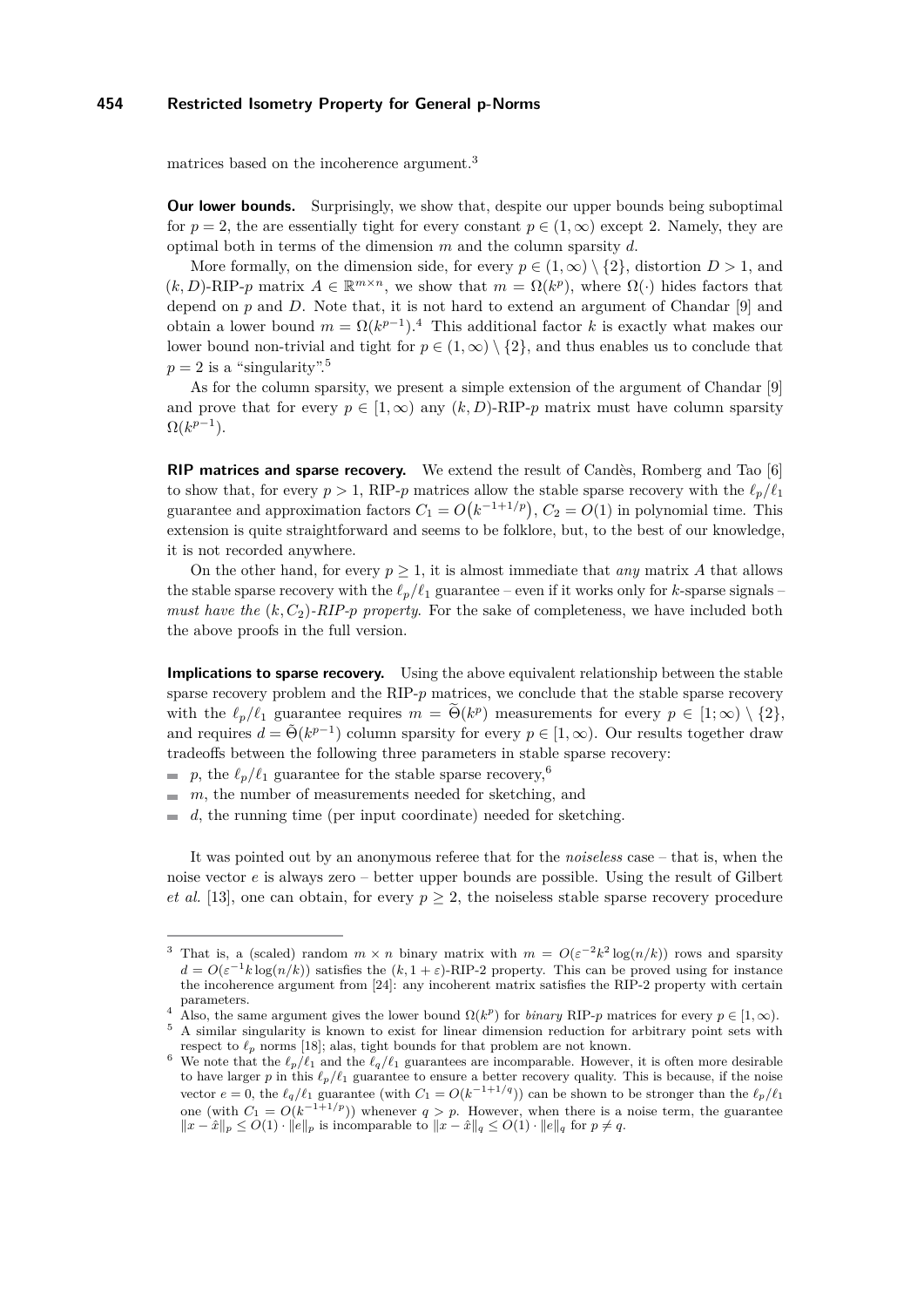with the  $\ell_p/\ell_1$  guarantee using only  $m = \widetilde{O}(k^{2-2/p})$  measurements. Therefore, our results also imply a very large gap, both in terms of *m* and *d*, between the *noiseless* and the *noisy* stable sparse recovery problems.

## **2 Overview of the Proofs**

## **2.1 Upper bounds**

We construct RIP-*p* matrices as follows. Beginning with a zero matrix *A* with  $m = \tilde{O}(k^p)$ rows and *n* columns, independently for each column of *A*, we choose  $d = \tilde{O}(k^{p-1})$  out of *m* entries uniformly at random (without replacement), and assign the value  $d^{-1/p}$  to those selected entries. For this construction, we have two very different analyses of its correctness: one works only for  $p \geq 2$ , and the other works only for  $1 < p < 2$ .

For  $p \geq 2$ , the most challenging part is to show that  $||Ax||_p \leq (1+\varepsilon)||x||_p$  holds with high probability, for all *k*-sparse vectors *x*. We reduce this problem to a probabilistic question *similar in spirit* to the following "balls and bins" question. Consider *n* bins in which we throw *n* balls uniformly and independently. As a result, we get *n* numbers  $X_1, X_2, \ldots, X_n$ . where  $X_i$  is the number of balls falling into the *i*-th bin. We would like to upper bound the tail Pr  $[S \ge 1000 \cdot E[S]]$  for the random variable  $S = \sum_{i=1}^{n} X_i^{p-1}$ . (Here, the constant 1000 can be replaced with any large enough one since we do not care about constant factors in this paper.) The first challenge is that  $X_i$ 's are not independent. To deal with this issue we employ the notion of *negative association* of random variables introduced by Joag-Dev and Proschan [\[15\]](#page-9-16). The second problem is that the random variables  $X_i^{p-1}$  are heavy tailed: they have tails of the form  $Pr\left[X_i^{p-1} \ge t\right] \approx \exp(-t^{\frac{1}{p-1}})$ , so the standard technique of bounding the moment-generating function does not work. Instead, we bound the high moments of *S* directly, which introduces certain technical challenges. Let us remark that sums of i.i.d. heavy-tailed variables were thoroughly studied by Nagaev [\[21,](#page-9-17) [22\]](#page-9-18), but it seems that for the results in these papers the independence of summands is crucial.

One major reason the above approach fails to work for  $1 < p < 2$  is that, in this range, even the best possible tail inequality for *S* is too weak for our purposes. Another challenge in this regime is that, to bound the "lower tail" of  $||Ax||_p^p$  (that is, to prove that  $||Ax||_p \ge (1-\varepsilon)||x||_p$ holds for all *k*-sparse *x*), the simple argument used for  $p \ge 2$  no longer works. Our solution to both problems above is to instead build our RIP matrices based on the following general notion of bipartite expanders.

<span id="page-4-1"></span>▶ **Definition 2.1.** Let  $G = (U, V, E)$  with  $|U| = n$ ,  $|V| = m$  and  $E \subseteq U \times V$  be a bipartite graph such that all vertices from *U* have the same degree *d*. We say that *G* is an  $(\ell, d, \delta)$ *expander*, if for every  $S \subseteq U$  with  $|S| \leq \ell$  we have

$$
\left| \{ v \in V \mid \exists u \in S \ (u, v) \in E \} \right| \geq (1 - \delta)d|S|.
$$

It is known that random *d*-regular graphs are good expanders, and we can take the (scaled) adjacency matrix of such an expander and prove that it satisfies the desired RIP-*p* property for  $1 < p < 2$ . Our argument can be seen as a subtle interpolation between the argument from [\[4\]](#page-8-1), which proves that (scaled) adjacency matrices of  $(k, d, \Theta(\varepsilon))$ -expanders (with  $\tilde{O}(k)$ ) rows) are  $(k, 1 + \varepsilon)$ -RIP-1 and the one using incoherence argument,<sup>[7](#page-4-0)</sup> which shows that  $(2,d,\Theta(\varepsilon/k))$ -expanders give  $(k,1+\varepsilon)$ -RIP-2 matrices (with  $\tilde{O}(k^2)$  rows).

<span id="page-4-0"></span><sup>7</sup> It is known [\[24\]](#page-9-14) that an incoherent matrix satisfies the RIP-2 property with certain parameters. At the same time, the notion of incoherence can be interpreted as expansion for  $\ell = 2$ .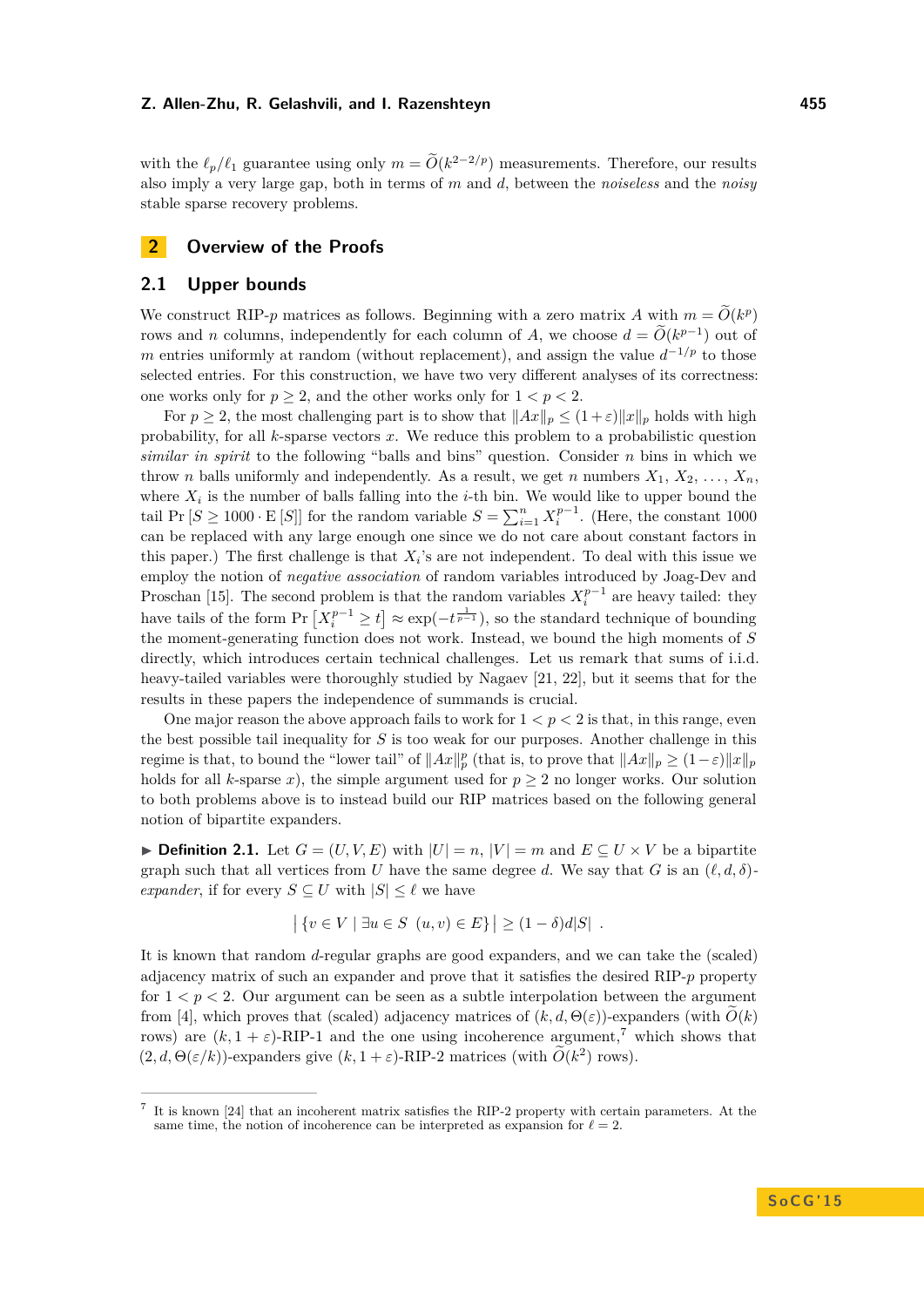## **2.2 Lower bounds**

In the full version of our paper [\[2\]](#page-8-0), we derive our dimension lower bound  $m = \Omega(k^p)$  essentially from norm inequalities. The high-level idea can be described in four simple steps. Consider any  $(k, D)$ -RIP-*p* matrix  $A \in \mathbb{R}^{n \times m}$ , and assume that *D* is very close to 1 in this high-level description.

In the first three steps, we deduce from the RIP property that (a) the sum of the *p*-th powers of all entries in  $A$  is approximately  $n$ , (b) the largest entry in  $A$  (i.e., the vector  $\ell_{\infty}$ -norm of *A*) is essentially at most  $k^{1/p-1}$ , and (c) the sum of squares of all entries in *A* is at least  $n(\frac{k}{m})^{2/p-1}$  if  $p \in (1,2)$ , or at most  $n(\frac{k}{m})^{2/p-1}$  if  $p > 2$ . In the fourth step, we combine (a) (b) and (c) together by arguing about the relationships between the  $\ell_p$ ,  $\ell_{\infty}$  and  $\ell_2$  norms of entries of *A*, and prove the desired lower bound on *m*.

The sparsity lower bound  $d = \Omega(k^{p-1})$  can be obtained via a simple extension of the argument of Chandar [\[9\]](#page-9-11). It is possible to extend the techniques of Nelson and Nguyễn [\[23\]](#page-9-12) to obtain a slightly better sparsity lower bound. However, since we were unable to obtain *a tight* bound this way, we decided not to include it.

## **3 RIP Construction for**  $p \geq 2$

In this section, we construct  $(k, 1 + \varepsilon)$ -RIP-*p* matrices for  $p \ge 2$  by proving the following theorem.

 $\triangleright$  **Definition 3.1.** We say that an  $m \times n$  matrix *A* is a *random binary matrix with sparsity d* ∈ [*m*], if *A* is generated by assigning  $d^{-1/p}$  to *d* random entries per column (selected uniformly at random without replacement), and assigning 0 to the remaining entries.

<span id="page-5-1"></span>▶ **Theorem 3.2.** *For all*  $n \in \mathbb{Z}_+$ *,*  $k \in [n]$ *,*  $\varepsilon \in (0, \frac{1}{2})$  *and*  $p \in [2, \infty)$ *, there exist*  $m, d \in \mathbb{Z}_+$ *with*

$$
m = p^{O(p)} \cdot \frac{k^p}{\varepsilon^2} \cdot \log^{p-1} n \quad and \quad d = p^{O(p)} \cdot \frac{k^{p-1}}{\varepsilon} \cdot \log^{p-1} n \le m
$$

such that, letting A be a random binary  $m \times n$  matrix of sparsity d, with probability at least 98%, A satisfies  $(1 - \varepsilon) ||x||_p^p \le ||Ax||_p^p \le (1 + \varepsilon) ||x||_p^p$  for all k-sparse vectors  $x \in \mathbb{R}^n$ .

Our proof is divided into two steps: (1) the "lower-tail step", that is, with probability at least 0.99 we have  $||Ax||_p^p \ge (1 - \varepsilon) ||x||_p^p$  for all *k*-sparse *x*, and (2) the "upper-tail step", that is, with probability at least 0.99, we have  $||Ax||_p^p \le (1+\varepsilon)||x||_p^p$ .

For every  $j \in [n]$ , let us denote by  $S_j \subseteq [m]$  the set of non-zero rows of the *j*-th column of *A*.

## **3.1 The Lower-Tail Step**

To lower-tail step is very simple. It suffices to show that, with high probability,  $|S_i \cap S_j|$  is small for every pair of different  $i, j \in [n]$ , which will then imply that if only k columns of *A* are considered, every  $S_i$  has to be almost disjoint from the union of the  $S_i$  of the  $k-1$ remaining columns. This can be summarized by the following claim, whose proof is deferred to the full version of this paper.

<span id="page-5-0"></span> $\blacktriangleright$  **Claim 3.3.** *If d* ≥  $C\varepsilon^{-1}$ *k* log *n and m* ≥ 2*dk*/ $\varepsilon$ *, where C is some large enough constant, then*

$$
\Pr\left[\forall 1 \le i < j \le n \quad |S_i \cap S_j| \le \frac{\varepsilon d}{k}\right] \ge 0.99.
$$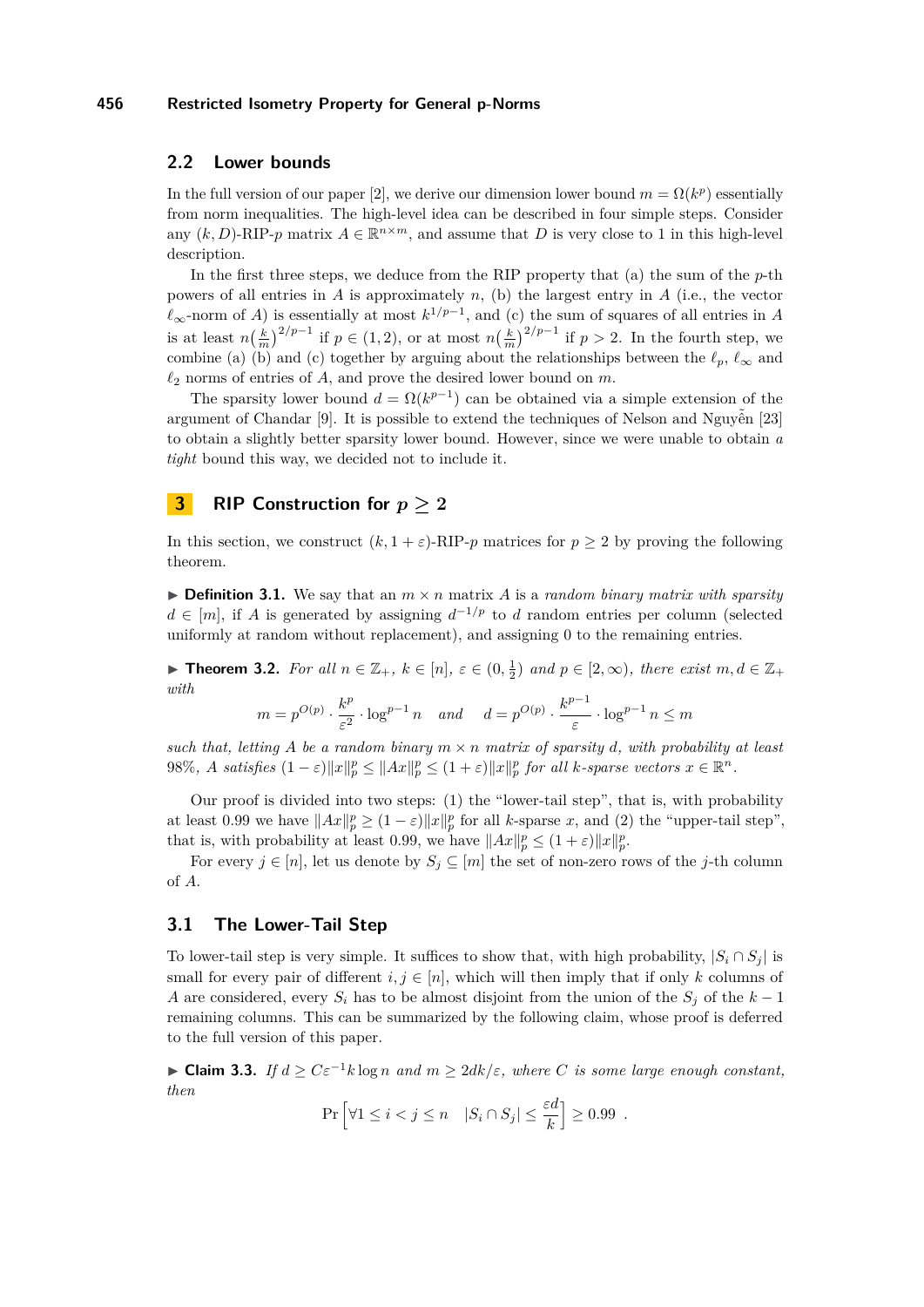Now, to prove the lower tail, without loss of generality, let us assume that *x* is supported on [*k*], the first *k* coordinates. For every  $j \in [k]$ , we denote by  $S'_j = S_j \setminus \bigcup_{j' \in [k] \setminus \{j\}} S_{j'}$ , the set of non-zero rows in column *j* that are not shared with the supports of other columns in  $[k] \setminus \{j\}$ . If the event in Claim [3.3](#page-5-0) holds, then for every  $j \in [k]$ , we have  $|S'_j| \geq (1 - \varepsilon)d$ . Thus, we can lower bound  $||Ax||_p$  as

$$
||Ax||_p^p = \frac{1}{d} \cdot \sum_{i=1}^m \left| \sum_{j \in [k]: i \in S_j} x_j \right|^p \ge \frac{1}{d} \cdot \sum_{i=1}^m \left| \sum_{j \in [k]: i \in S'_j} x_j \right|^p = \frac{1}{d} \cdot \sum_{j \in [k]} |S'_j| \cdot |x_j|^p \ge (1 - \varepsilon) ||x||_p^p \tag{3.1}
$$

**► Remark**. The above claim only works when  $m = \Omega(k^2 \log n/\varepsilon^2)$ , and therefore we cannot use it in for the case of  $1 < p < 2$ .

## **3.2 The Upper-Tail Step**

Below we describe the framework of our proof for the upper-tail step, deferring all technical details to the full version of this paper.

Suppose again that *x* is supported on [*k*]. Then, we upper bound  $||Ax||_p^p$  as

$$
||Ax||_p^p = \frac{1}{d} \cdot \sum_{i=1}^m \left| \sum_{j \in [k]: i \in S_j} x_j \right|^p \le \frac{1}{d} \cdot \sum_{i=1}^m \left| \{j' \in [k] \mid i \in S_{j'}\} \right|^{p-1} \cdot \sum_{j \in [k]: i \in S_j} |x_j|^p
$$

$$
= \frac{1}{d} \cdot \sum_{j=1}^k |x_j|^p \cdot \sum_{i \in S_j} \left| \{j' \in [k] \mid i \in S_{j'}\} \right|^{p-1}, \quad (3.2)
$$

where the first inequality follows from the fact that  $(a_1 + \cdots + a_N)^p \le N^{p-1}(a_1^p + \cdots + a_N^p)$  for any sequence of *N* non-negative reals  $a_1, \ldots, a_N$ . Note that the quantity  $|{j' \in [k]} \mid i \in S_{j'}\}| \in$ [*k*] captures the number of non-zeros of *A* in the *i*-th row and the first *k* columns. From now on, in order to prove the desired upper tail, it suffices to show that, with high probability

$$
\forall j \in [k], \quad \sum_{i \in S_j} \left| \left\{ j' \in [k] \mid i \in S_{j'} \right\} \right|^{p-1} \leq (1+\varepsilon)d \quad . \tag{3.3}
$$

To prove this, let us fix some  $j^* \in [k]$  and upper bound the probability that [\(3.3\)](#page-6-0) holds for  $j = j^*$ , and then take a union bound over the choices of  $j^*$ . Without loss of generality, assume that  $S_{j^*} = \{1, 2, ..., d\}$ , consisting of the first *d* rows. For every  $i \in S_{j^*}$ , define a random variable  $X_i \stackrel{\text{def}}{=} \left| \{ j' \in [k] \mid i \in S_{j'} \} \right| - 1$ . It is easy to see that  $X_i$  is distributed as Bin(*k*−1*, d/m*), the binomial distribution that is the sum of *k*−1 i.i.d. random 0*/*1 variables, each being 1 with probability  $d/m$ . For notational simplicity, let us define  $\delta \stackrel{\text{def}}{=} dk/m$ . We will later choose  $\delta < \varepsilon$  to be very small. Our goal in [\(3.3\)](#page-6-0) can now be reformulated as follows: upper bound the probability

<span id="page-6-2"></span><span id="page-6-0"></span>
$$
\Pr\left[\sum_{i=1}^d((X_i+1)^{p-1}-1) > \varepsilon d\right].
$$

We begin with a lemma showing an upper bound on the moments of each  $Y_i \stackrel{\text{def}}{=} (X_i +$  $1)^{p-1} - 1.$ 

<span id="page-6-1"></span> $\blacktriangleright$  **Lemma 3.4.** *There exists a constant*  $C > 1$  *such that, if*  $X$  *is drawn from the binomial distribution* Bin( $k - 1, \delta/k$ ) *for some*  $\delta < 1/(2e^2)$ *, and*  $p \geq 2$ *, then for any real*  $\ell \geq 1$ *,* 

$$
\mathbb{E}[((X+1)^{p-1}-1)^{\ell}] \leq C \cdot \delta(\ell(p-1)+1)^{\ell(p-1)+1} .
$$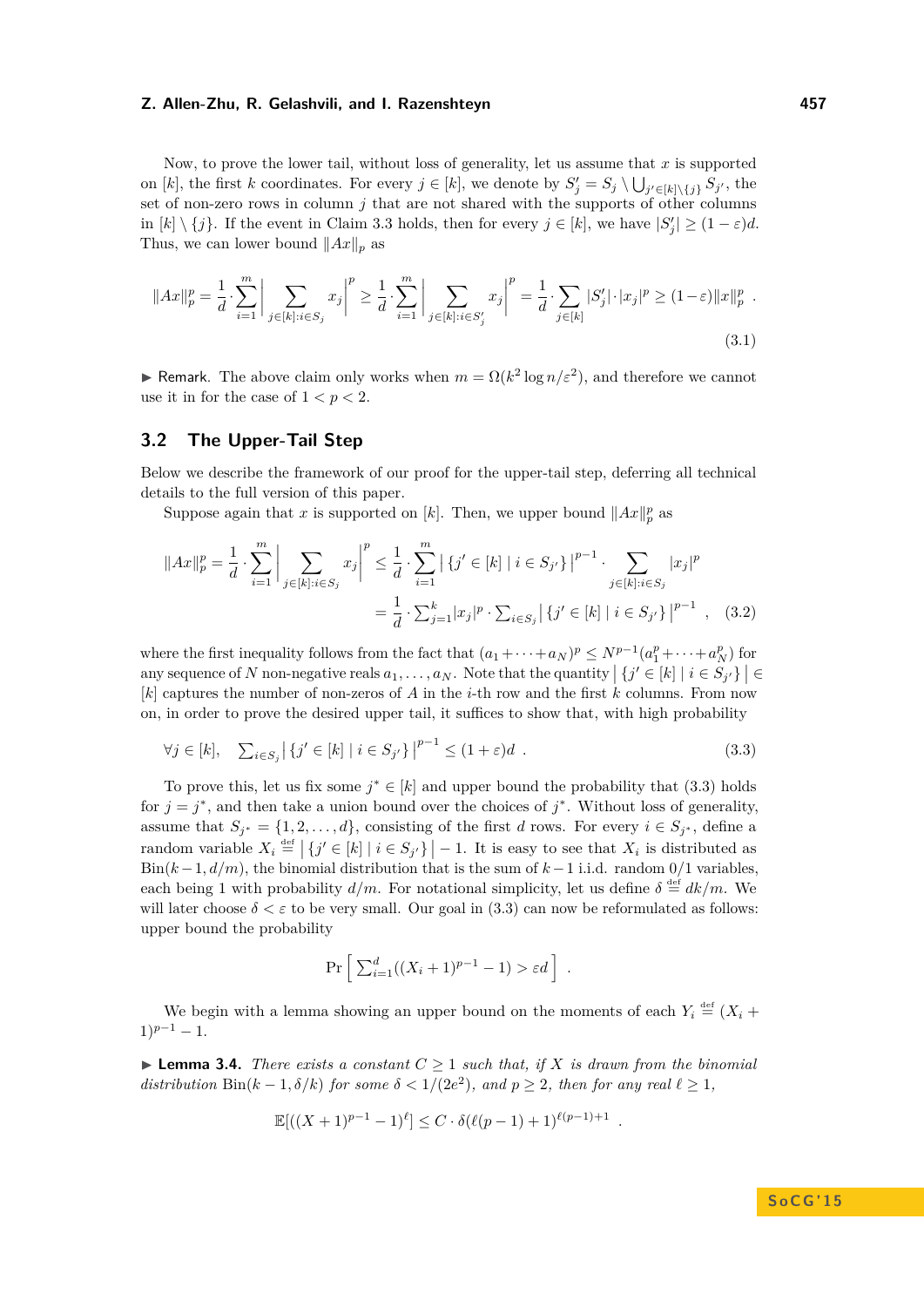Next, we note that although the random variables  $X_i$ 's are dependent, they can be verified to be *negatively associated*, a notion introduced by Joag-Dev and Proschan [\[15\]](#page-9-16). This theory allows us to conclude the following bound on the moments.

<span id="page-7-0"></span> $\blacktriangleright$  **Lemma 3.5.** *Let*  $\tilde{X}_1, \ldots, \tilde{X}_d$  *be d random variables, each drawn* independently *from* Bin( $k - 1$ ,  $\delta/k$ )*. Then, for every integer*  $t > 1$  *we have* 

$$
\mathbb{E}\left[\left(\sum_{i=1}^d((X_i+1)^{p-1}-1)\right)^t\right] \leq \mathbb{E}\left[\left(\sum_{i=1}^d((\widetilde{X}_i+1)^{p-1}-1)\right)^t\right].
$$

Now, using the moments of random variables  $Y_i = (X_i + 1)^{p-1} - 1$  from Lemma [3.4,](#page-6-1) as well as Lemma [3.5,](#page-7-0) we can compute the tail bound of the sum  $\sum_{i=1}^{d} Y_i$ . Our proof of the following Lemma uses the result of Latała [\[17\]](#page-9-19).

<span id="page-7-1"></span>**Example 3.6.** *There exists constants*  $C \geq 1$  *such that, whenever*  $\delta \leq \varepsilon / p^{Cp}$  *and*  $d \geq p^{Cp}/\varepsilon$ *, we have*

$$
\Pr\left[\sum_{i=1}^d ((X_i + 1)^{p-1} - 1) > \varepsilon d\right] \le e^{-\Omega\left(\frac{(\varepsilon d)^{1/(p-1)}}{p}\right)}
$$

*.*

Finally, we are ready to prove Theorem [3.2.](#page-5-1)

**Proof of Theorem [3.2.](#page-5-1)** We can choose  $d = \Theta(p)^{p-1} \cdot \frac{k^{p-1}}{q}$  $\frac{e^{p-1}}{e}$  · log<sup>*p*−1</sup> *n* so that  $e^{-\Omega(\frac{(\varepsilon d)^{1/(p-1)}}{p})}$  <  $\frac{1}{100} \frac{1}{k {n \choose k}}$ . Since our choice of  $m = \frac{d k p^{\Theta(p)}}{\varepsilon}$  ensures that  $\delta = d k/m \le \varepsilon / p^{Cp}$ , and our choice of *d* ensures  $d \geq p^{Cp}/\varepsilon$ , we can apply Lemma [3.6](#page-7-1) and conclude that with probability at least  $1 - \frac{1}{100} \frac{1}{k\binom{n}{k}}$  one has

$$
\sum_{i \in S_{j^*}} \left| \{ j' \in [k] \mid i \in S_{j'} \} \right|^{p-1} = \sum_{i=1}^d (X_i + 1)^{p-1} \leq (1 + \varepsilon) d.
$$

Therefore, by applying the union bound over all  $j^* \in [k]$ , we conclude that with probability at least  $1 - \frac{1}{100} \frac{1}{\binom{n}{k}}$ , the desired inequality [\(3.3\)](#page-6-0) is satisfied for all  $j \in [k]$ .

Recall that, owing to [\(3.2\)](#page-6-2), the inequality [\(3.3\)](#page-6-0) implies that  $||Ax||_p^p \le (1+\varepsilon) ||x||_p^p$  for every  $x \in \mathbb{R}^n$  that is supported on the *first k* coordinates. By another union bound over the choices of all possible  $\binom{n}{k}$  subsets of  $[n]$ , we conclude that with probability at least 0.99, we have  $||Ax||_p^p \le (1+\varepsilon) ||x||_p^p$  for all *k*-sparse vectors *x*.

On the other hand, since our choice of *d* and *m* satisfies the assumptions  $d \geq \Omega(k \log n/\varepsilon)$ and  $m \geq 2dk/\varepsilon$  in Claim [3.3,](#page-5-0) the lower tail  $||Ax||_p^p \geq (1-\varepsilon)||x||_p^p$  also holds with probability at least 0.99. Overall we conclude that with probability at least 0.98, we have  $||Ax||_p^p \in$  $(1 \pm \varepsilon) \|x\|_p^p$  for every *k*-sparse vector  $x \in \mathbb{R}$  $n$ .

# **4 RIP Construction for**  $1 < p < 2$

In this section, we construct  $(k, 1 + \varepsilon)$ -RIP-*p* matrices for  $1 < p < 2$  by proving the following theorem.

We assume that  $1 + \tau \leq p \leq 2 - \tau$  for some  $\tau > 0$ , and whenever we write  $O_{\tau}(\cdot)$ , we assume that some factor that depends on  $\tau$  is hidden. (For instance, factors of  $p/(1-p)$  may be hidden.)

**► Theorem 4.1.** *For every*  $n \in \mathbb{Z}_+$ ,  $k \in [n]$ ,  $0 < \varepsilon < 1/2$  and  $1 + \tau \leq p \leq 2 - \tau$ , *there exist*  $m, d \in \mathbb{Z}_+$  *with* 

$$
m = O_{\tau} \left( k^p \frac{\log n}{\varepsilon^2} + k^{4-2/p-p} \frac{\log n}{\varepsilon^{2/(p-1)}} \right) \quad \text{and} \quad d = O_{\tau} \left( \frac{k^{p-1} \cdot \log n}{\varepsilon} + \frac{k^{(p-1)/p} \cdot \log n}{\varepsilon^{1/(p-1)}} \right)
$$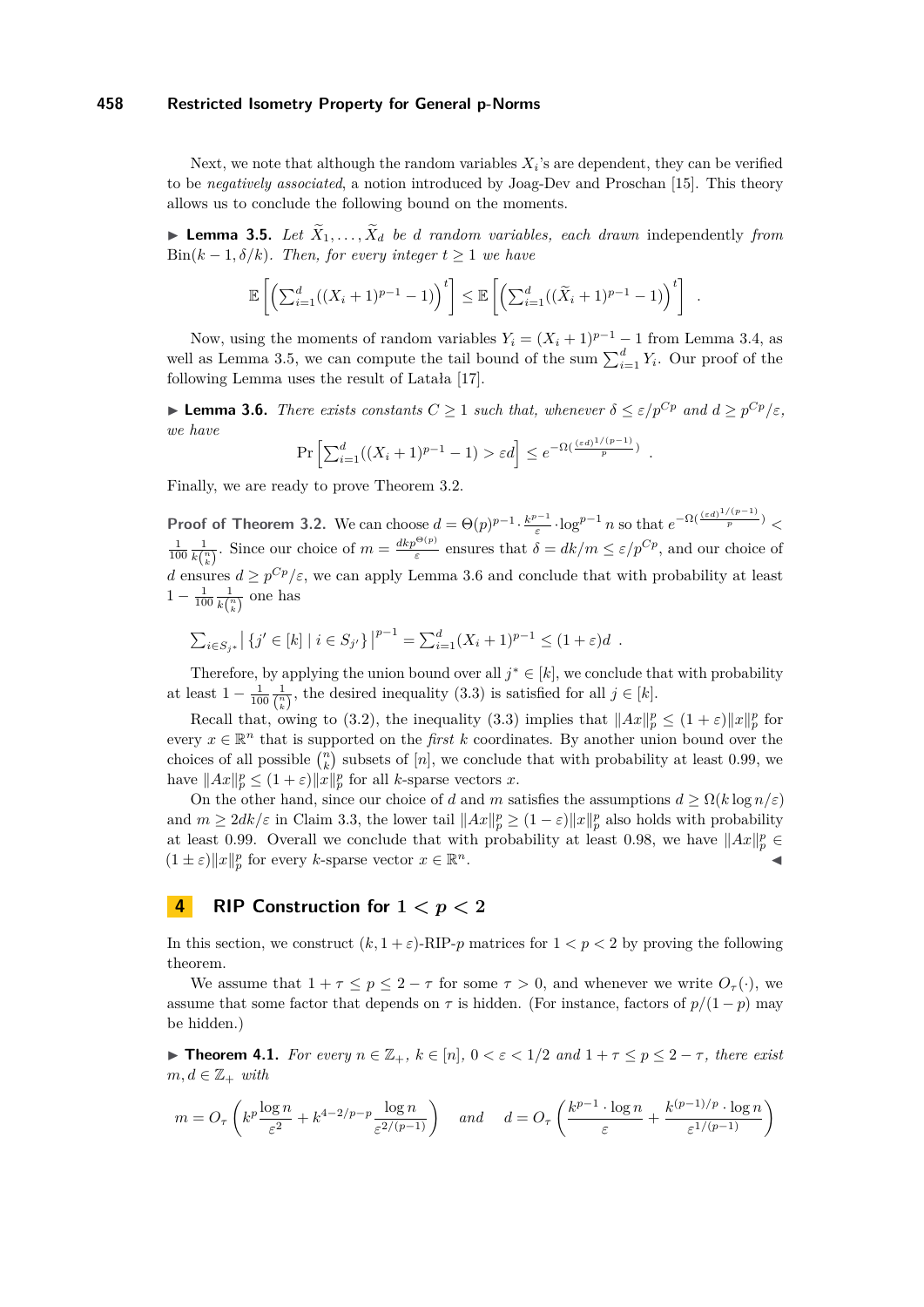such that, letting A be a random binary  $m \times n$  matrix of sparsity *d*, with probability at least 98%, A satisfies  $(1 - \varepsilon) ||x||_p^p \le ||Ax||_p^p \le (1 + \varepsilon) ||x||_p^p$  for all k-sparse vectors  $x \in \mathbb{R}^n$ .

*Note that, when*  $k \geq \varepsilon^{-\frac{p(2-p)}{(p-1)^3}}$ , the above bounds on *m* and *k* can be simplified as

$$
m = O_{\tau}\left(\frac{k^p \cdot \log n}{\varepsilon^2}\right)
$$
 and  $d = O_{\tau}\left(\frac{k^{p-1} \cdot \log n}{\varepsilon}\right)$ .

Our proof of the above theorem is based on the existence of  $(\ell, d, \delta)$  bipartite expanders (recall the definition of such expanders from Definition [2.1\)](#page-4-1):

<span id="page-8-5"></span>► **Lemma 4.2** ([\[5,](#page-8-4) Lemma 3.10]). *For every*  $\delta \in (0, \frac{1}{2})$ *, and*  $\ell \in [n]$ *, there exist*  $(\ell, d, \delta)$ *expanders with*  $d = O\left(\frac{\log n}{\delta}\right)$  *and*  $m = O(dl/\delta) = O\left(\frac{\ell \log n}{\delta^2}\right)$ .

In fact, the proof of Lemma [4.2](#page-8-5) implies a simple probabilistic construction of such expanders: with probability at least 98%, a random binary matrix *A* of sparsity *d* is the adjacency matrix of a  $(2\ell, d, \delta)$ -expander scaled by  $d^{-1/p}$ , for  $\delta = \Theta(\frac{\log n}{d})$  and  $\ell = \Theta(\frac{\delta m}{d})$ .

In the full version of this paper [\[2\]](#page-8-0) we argue that, when *A* is the (scaled) adjacency matrix of a  $(2\ell, d, \delta)$ -expander, for parameters choices  $\ell = \Theta_\tau(k^{2-p})$  and  $\delta = \Theta_\tau\left(\min\left\{\frac{\varepsilon}{k^{p-1}}, \frac{\varepsilon^{1/(p-1)}}{k^{(p-1)/p}}\right\}\right)$ , it satisfies that  $||Ax||_p^p = 1 \pm \varepsilon$ . This proof is very technical, but we have included a high-level description of its idea in the full version of this paper.

It is perhaps interesting to be noted that, our construction confirms our description in the introduction: it interpolates between the expander construction of RIP-1 matrices from [\[4\]](#page-8-1) that uses  $\ell = k$ , and the construction of RIP-2 matrices using incoherence argument that essentially corresponds to  $\ell = 2$ .

**Acknowledgments.** We thank Piotr Indyk for encouraging us to work on this project and for many valuable conversations. We are grateful to Piotr Indyk and Ronitt Rubinfeld for teaching "Sublinear Algorithms", where parts of this work appeared as a final project. We thank Artūrs Bačkurs, Chinmay Hegde, Gautam Kamath, Sepideh Mahabadi, Jelani Nelson, Huy Nguyễn, Eric Price and Ludwig Schmidt for useful conversations and feedback. Thanks to Leonid Boytsov for pointing us to [\[21,](#page-9-17) [22\]](#page-9-18). We are grateful to anonymous referees for pointing out some relevant literature. The first author is partly supported by a Simons Graduate Student Award under grant no. 284059.

## **References**

- <span id="page-8-3"></span>**1** Zeyuan Allen-Zhu, Rati Gelashvili, Silvio Micali, and Nir Shavit. Johnson-Lindenstrauss Compression with Neuroscience-Based Constraints. *ArXiv e-prints*, abs/1411.5383, November 2014. Also appeared in the Proceedings of the National Academy of Sciences of the USA, vol 111, no 47.
- <span id="page-8-0"></span>**2** Zeyuan Allen-Zhu, Rati Gelashvili, and Ilya Razenshteyn. Restricted Isometry Property for General p-Norms. *ArXiv e-prints*, abs/1407.2178v3, February 2015.
- <span id="page-8-2"></span>**3** Richard Baraniuk, Mark Davenport, Ronald DeVore, and Michael Wakin. A simple proof of the restricted isometry property for random matrices. *Constructive Approximation*, 28(3):253–263, 2008.
- <span id="page-8-1"></span>**4** Radu Berinde, Anna C. Gilbert, Piotr Indyk, Howard Karloff, and Martin J. Strauss. Combining geometry and combinatorics: A unified approach to sparse signal recovery. In *Proceedings of the 46th Annual Allerton Conference on Communication, Control, and Computing (Allerton 2008)*, pages 798–805, 2008.
- <span id="page-8-4"></span>**5** Harry Buhrman, Peter Bro Miltersen, Jaikumar Radhakrishnan, and Srinivasan Venkatesh. Are bitvectors optimal? *SIAM Journal on Computing*, 31(6):1723–1744, 2002.